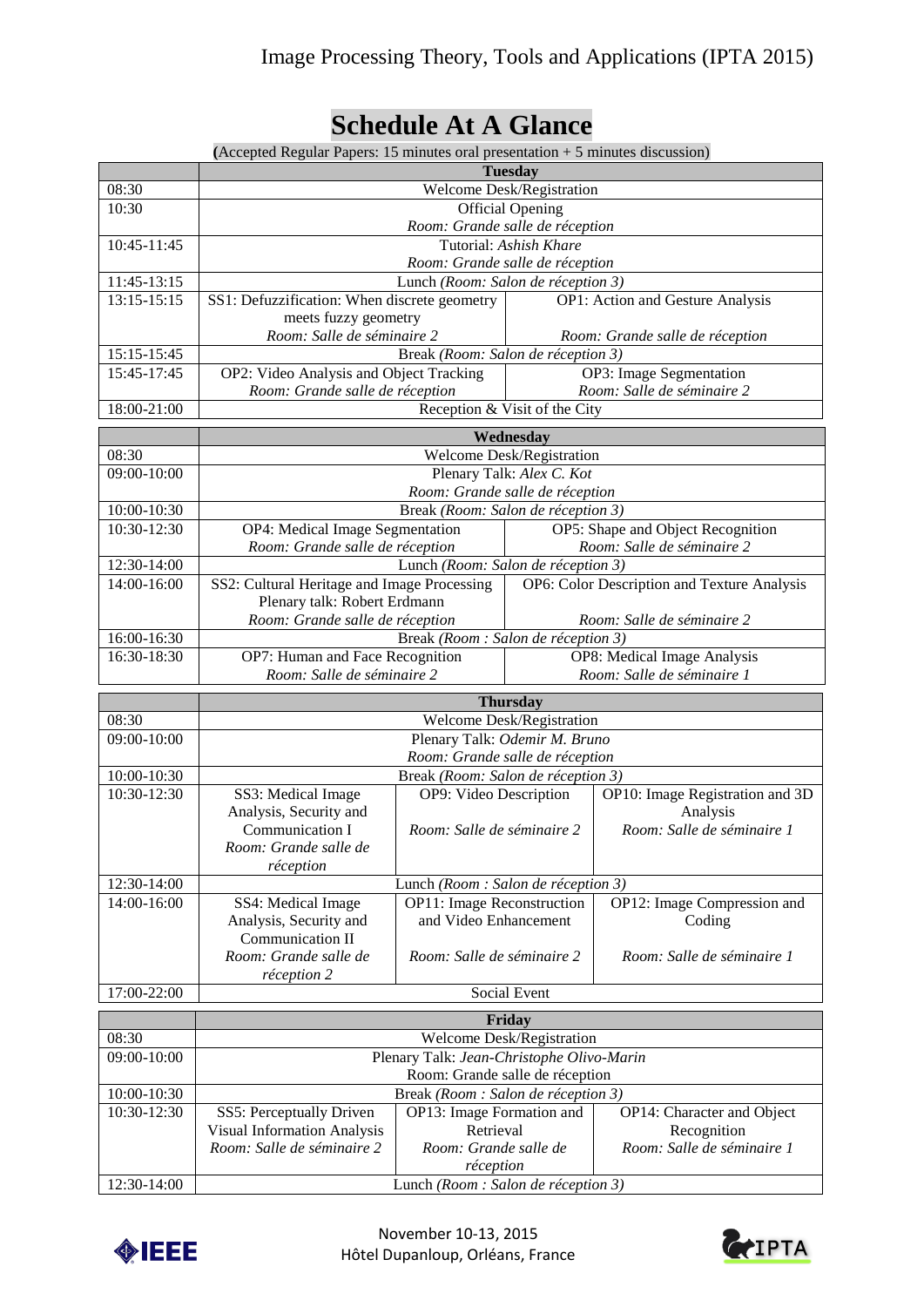# **Detailed Program**

## **Tuesday, November 10th, 2015**

**Tutorial:** *Solutions for Development of an Intelligent Video Surveillance System Ashish Khare, Department of Electronics & Computer Science, University of Allahabad, Allahabad, INDIA*

*Chair: Louahdi Khoudour, CEREMA*

#### **Special Session 1: Defuzzification: When discrete geometry meets fuzzy geometry**

*Session Chair: Adélaïde Albouy, Manuel Grand-Brochier, Antoine Vacavant*

**P68)** Smoothed Shock Filtered Defuzzification with Zernike Moments for Liver Tumor Extraction in MR Images *Antoine Vacavant, Abder-Rahman Ali, Manuel Grand-Brochier, Adélaïde Albouy-Kissi, Jean-Yves Boire, Agaicha Alfidja, Pascal Chabrot*

**P190)** Coverage Segmentation of 3D Thin Structures *Kristina Lidayova, Joakim Lindblad, Hans Frimmel, Chunliang Wang, Örjan Smedby*

**P192)** High-resolution reconstruction by feature distance minimization from multiple views of an object

*Joakim Lindblad, Nataša Sladoje, Amit Suveer, Anca Dragomir,Ida-Maria Sintorn*

**P166)** Object-Oriented SVM Classifier for ALSAT-2A High Spatial Resolution Imagery: A Case Study of Algiers Urban Area *Ryad Malik, Radja Kheddam, Aichouche Belhadj Aissa*

## **OP1: Action and Gesture Analysis**

*Session Chair: Amine Nait-Ali, University of Paris-Est Créteil (UPEC)*

**P20)** Credal Human Activity Recognition Based-HMM by Combining Hierarchical and Temporal Reasoning *Arnaud Ahouandjinou, Cina Motamed, Eugne Ezin, Antonio Pinti*

**P209)** Human Posture Recognition by Combining Silhouette and Infrared Cast Shadows *Rafik Gouiaa, Jean Meunier*

**P281)** Super-resolution of facial images in forensics scenarios *João Satiro, Kamal Nasrollahi, Paulo Correia, Thomas Moeslund*

**P252)** 3D real-time human action recognition using a spline interpolation approach *Enjie Ghorbel, Rémi Boutteau, Jacques Boonaert, Xavier Savatier, stephane lecoeuche*

**P206)** Deep Learning based Super-Resolution for Improved Action Recognition *Kamal Nasrollahi, sergio Escalera, Pejman Rasti, Gholamreza Anbarjafari, Xavier Solé, Hugo Escalante, Thomas Moeslund*

**P210)** Human posture classification based on 3D body shape recovered using silhouette and infrared cast shadows

*Rafik Gouiaa, Jean Meunier*



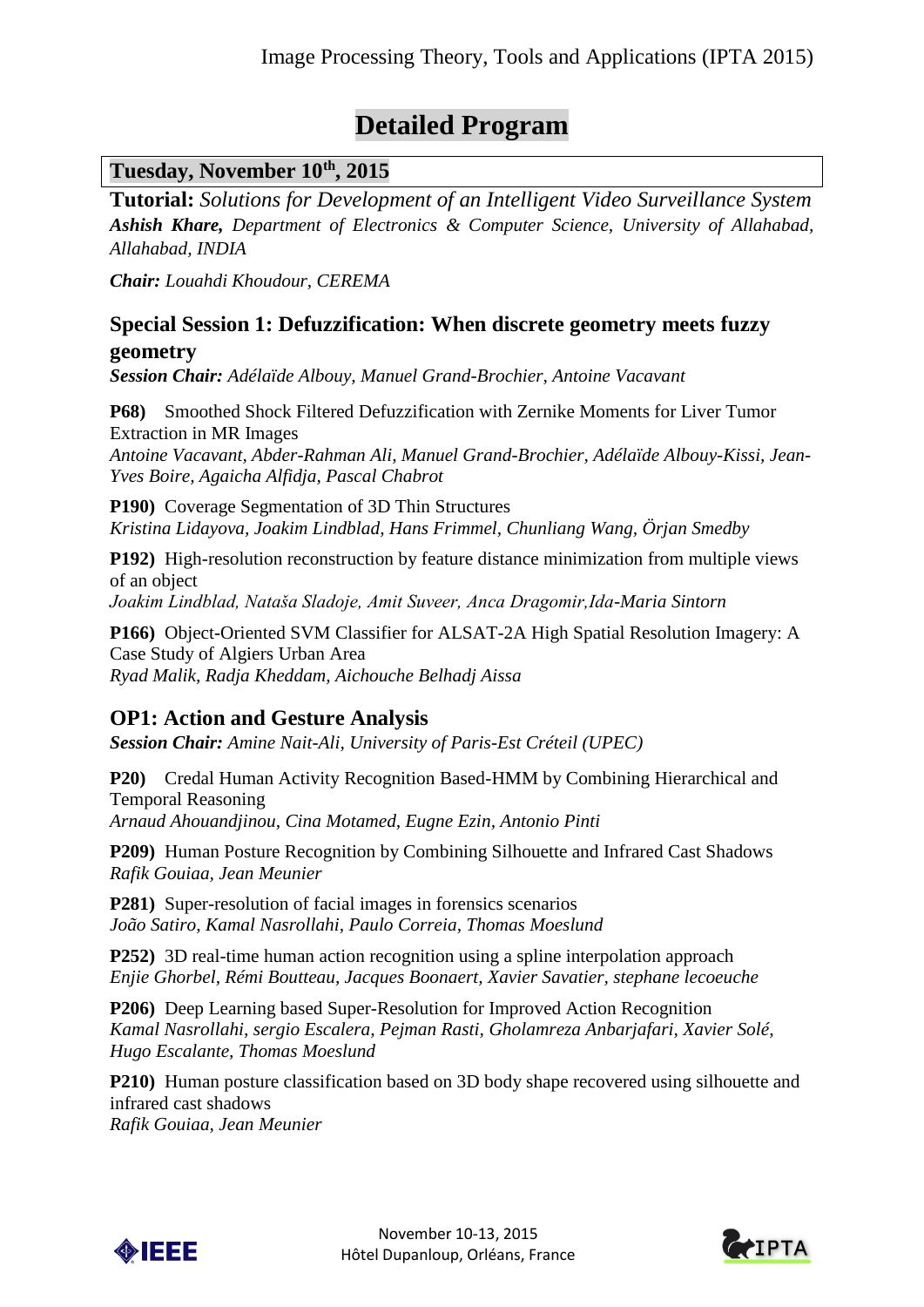## **OP2: Video Analysis and Object Tracking**

*Session Chair: Alireza Bab-Hadiashar, RMIT University*

**P99)** Tracking based sparse box proposal for time constraint detection in video stream. *Adrien Chan-hon-tong, Stéphane Herbin*

**P237)** A Novel Algorithm of Lane Detection with a variance of scenarios including curved and dashed lane marks

*Upendra Suddamalla, Saikat Kundu, Sameer Farkade, Apurba Das*

**P266)** Ensemble-based Learning Using Few Training Samples for Video Surveillance Scenarios

*Catalin Mitrea, Serban Carata, Bogdan Ionescu, Tomas Piatrik, Marian Ghenescu*

**P14)** Robust Vehicle Counting with Severe Shadows and Occlusions *Louahdi Khoudour, Paul Valiere, Alain Crouzil, Dungnghi Truong Cong*

**P264)** A versatile object tracking algorithm combining Particle Filter and Generalised Hough Transform *Antoine Tran, Antoine Manzanera*

**P17)** SURF-based human tracking algorithm for a human-following mobile robot *Meenakshi Gupta, Swagat Kumar, Nishant Kejriwal, Laxmidhar Behera, K Venkatesh*

## **OP3: Image Segmentation**

*Session Chair: Alfian Abdul Halin, University of Putra* 

**P224)** Interactive max-tree visualization tool for image processing and analysis *Luis Tavares, Roberto Souza, Leticia Rittner, Rubens Machado, Roberto Lotufo*

**P239)** Morphological Object Picking Based on the Color Tree of Shapes *Edwin Carlinet, Thierry Géraud*

**P88)** Classical Processing for Plane and Omnidirectional Images *Hani Boukrouche, Soraya Zenati* 

**P165)** Shape prior based image segmentation using manifold learning *Arturo Mendoza Quispe, Caroline Petitjean*

**P74)** Image Segmentation by Multi-Level Thresholding based on Fuzzy Entropy and Genetic Algorithm *Mohan Muppidi, Paul Rad*

**P9)** Contour Expansion Algorithm Preprocessed by Hough Transform and Circular Shortest Path for Ovoid Objects *Mohamed Tleis, Fons Verbeek*

**Wednesday, November 11th, 2015**

**Plenary Talk:** *Can we trust any photo?*

*Alex C. Kot, School of EEE, College of Engineering, Rapid-Rich Object Search (ROSE) Lab, Singapore*

*Chair: Cristian Perra, University of Cagliari*



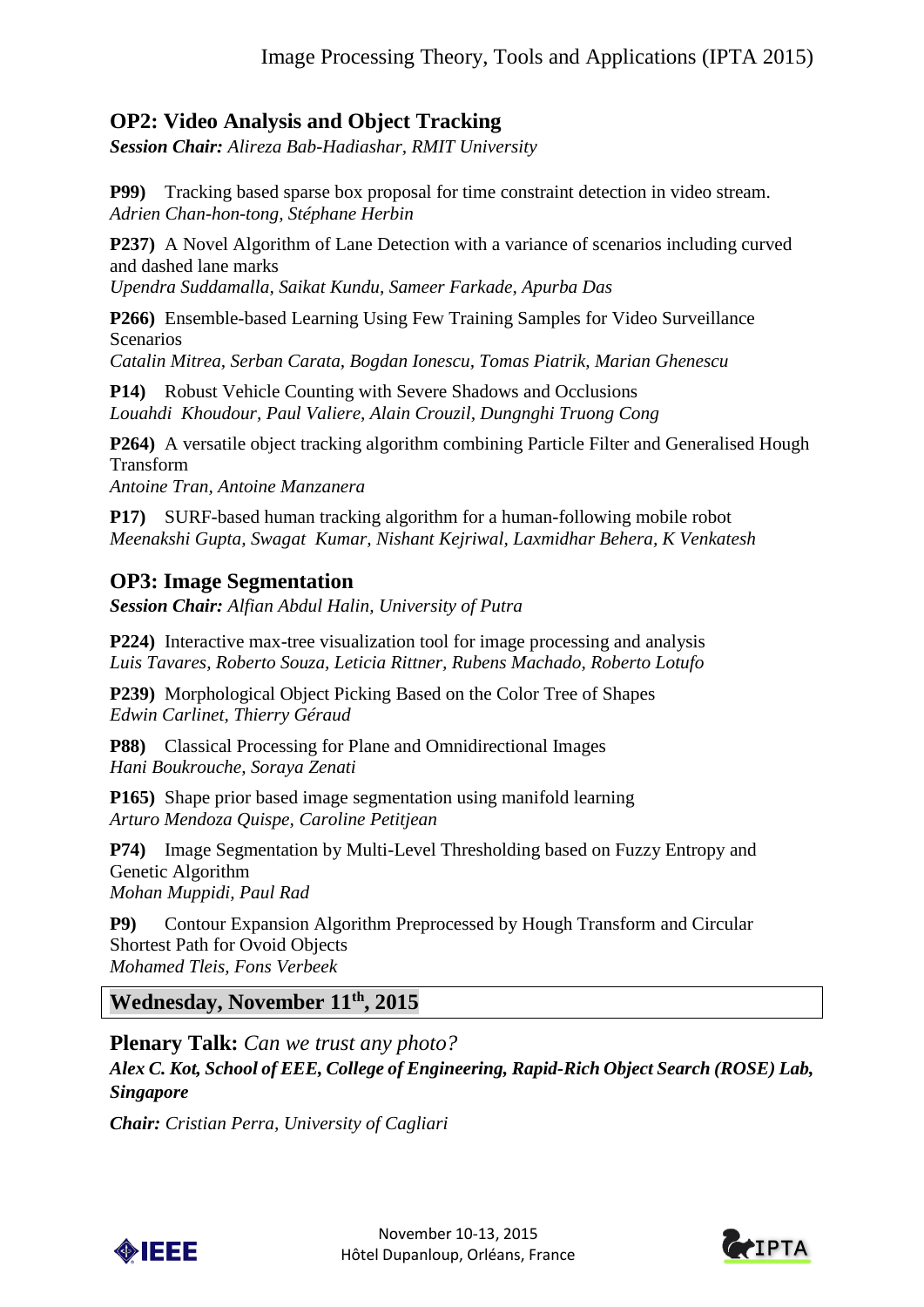## **OP4: Medical Image Segmentation**

*Chair: Caroline Petitjean, University of Rouen*

**P118)** 2-Step Robust Vertebra Segmentation

*Jean-Baptiste Courbot, Edmond Rust, Emmanuel Monfrini, Christophe Collet*

**P128)** Theoretical analysis of Hough Transform optimal cell size: Segmentation of nearby lines

*Marjan Hadian-Jazi, Ali Bab-Hadiashar, Reza Hoseinnezhad*

**P76**) A new definition of fuzzy contours in mammographic images *Marwa Hmida, kamel hamrouni, Basel Solaiman*

**P187)** Segmentation of Tumor Vessels based on Parallel Double Snakes Including Region Information

*Pierre Glanc, Florence Rossant, Stéphanie Pitre-Champagnat*

**P280)** Detection and Segmentation of Microcalcifications using Multifractal Analysis *Inès Slim Salhi, Hanen Akkari Bettaieb, Asma Ben Abdallah, Imen Bhouri, Mohamed Hèdi Bédoui*

#### **OP5: Shape and Object Recognition**

*Chair: Abdeslam Benzinou, ENIB*

**P127)** Recognition of Shape Parts Using Shape Geodesics *Mayss'aa Merhy, Abdesslam Benzinou, Kamal Nasreddine, Mohamad Khalil, Ghaleb Faour*

**P141)** Symbol recognition using directional and spatial features *The-Anh Pham, Nam Hoang, Hong Le, VanHao Le*

**P159)** Rényi Divergence as Contrast Metric for Object Detection In Noisy Images *Aymeric Histace, David Rousseau*

**P160)** Shape Matching using Keypoints Extracted from both the Foreground and the Background of Binary Images *Houssem Chatbri, Kenny Davila, Keisuke Kameyama, Richard Zanibbi*

#### **Special Session 2: Cultural Heritage and Image Processing**

**Plenary Talk:** New Strategies for Interactive Web-based Visualization of Cultural Heritage Imagery

*Robert Erdmann, University of Amsterdam*

*Chair: Aladine Chetouani, David Picard, Olivier Rozenbaum*

**P161)** LBP-Based Degraded Document Image Binarization *Abdenour Sehad, Youcef Chibani, Rachid Hedjam and Mohamed Cheriet*

**P214)** Automatic Generation of Video from Digital Paintings for Cultural Heritage *Pol Kennel, Fréderic Comby, William Puech*

**P227)** Automatic Pattern Recognition on Archaeological Ceramic by 2D And 3D Image Analysis: A Feasibility Study

*Debroutelle Teddy, Janvier Romain, Chetouani Aladine, Treuillet Sylvie, Exbrayat Matthieu, Martin Lionel, Jesset Sebastien*

**P234)** An Analysis of Ground Truth Binarized Image Variability of Palm Leaf Manuscripts *Made Windu Antara Kesiman, Sophea Prum, I Made Gede Sunarya, Jean-Christophe Burie, Jean-Marc Ogier*



November 10-13, 2015 Hôtel Dupanloup, Orléans, France

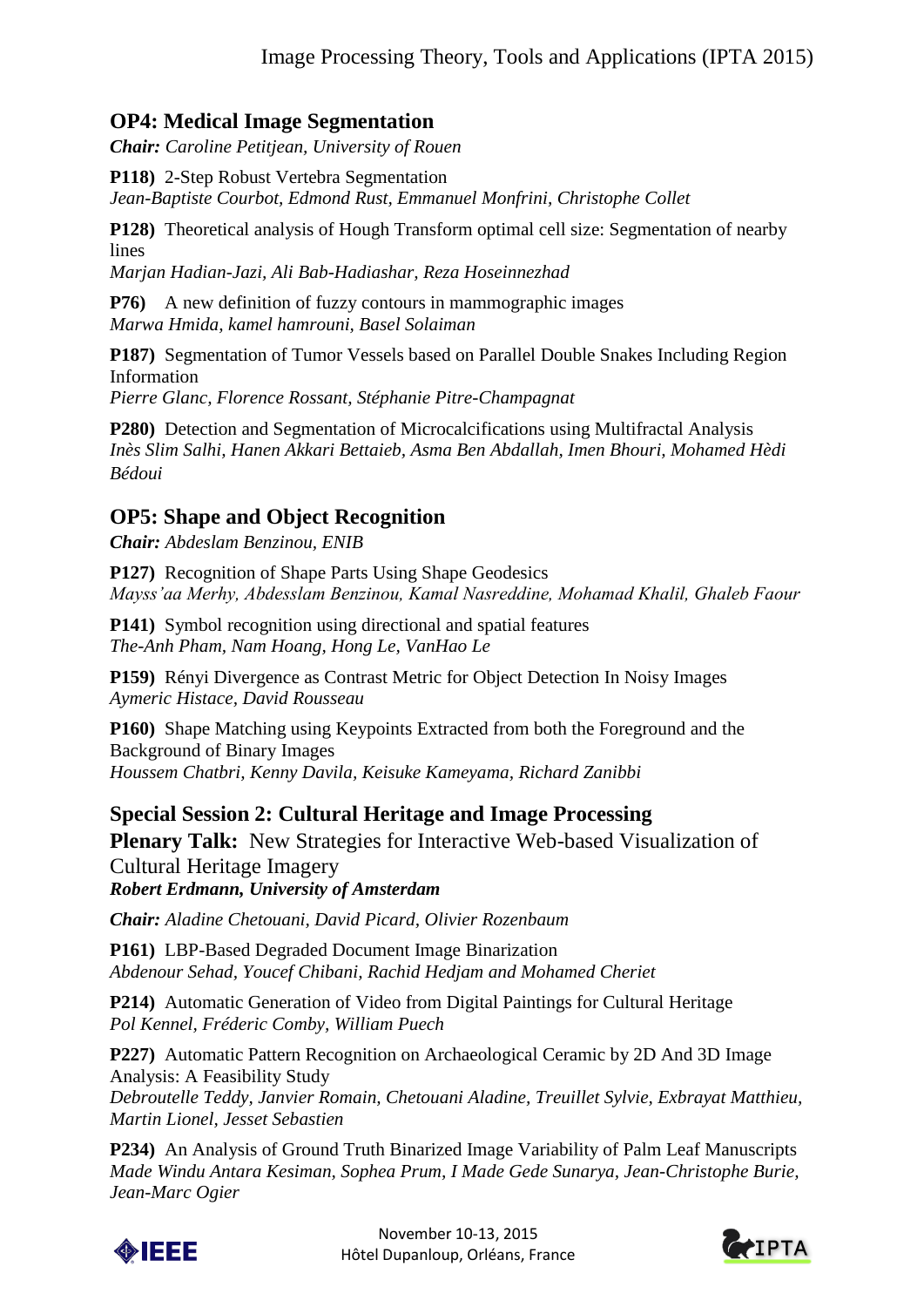## **OP6: Color Description and Texture Analysis**

*Chair: Jean Martinet, Université de Lille 1*

**P66)** Noise Tolerant Descriptor for Texture Classification *Thanh Phuong Nguyen, Antoine Manzanera*

**P19)** A New LBP Histogram Selection Score for Color Texture Classification *Mariam Kalakech, Alice Porebski, Nicolas Vandenbroucke, Denis Hamad*

**P155)** cFast: A Fast Color Feature Detector *C. Robert Pech, Jens Vial, Andreas Zell*

**P157)** A Fast Embedded Selection Approach for Color Texture Classification Using Degraded LBP *Alice Porebski, Nicolas Vandenbroucke, Denis Hamad*

## **OP7: Human and Face Recognition**

*Chair: Hichem Frigui, University of Louisville*

**P85)** Human Identification System based on the detection of Optical Disc Ring in retinal images

*Takwa Chihaoui, Rostom Kachouri, Hejer Jlassi, Mohamed Akil, Kamel Hamrouni*

**P90)** Random Forest-based feature selection for emotion recognition *Sonia Gharsalli, Bruno Emile, Hélène Laurent, Xavier Desquesnes, Damien Vivet*

**P226)** Super-Resolution Pipeline for Fast Adjudication in Watchlist Screening *Vitaliy Tayanov, Miguel Bordallo, Eric Granger, Abdenour Hadid*

**P170)** Bimodal 2D-3D face recognition using a two-stage fusion strategy *Amel Aissaoui, Jean Martinet*

**P279)** Individualised Model of Facial Age Synthesis Based on Constrained Regression *Ali Bukar, Hassan Ugail, David Connah*

## **OP8: Medical Image Analysis**

*Chair: Hamid Tizhoosh, University of Waterloo*

**P150)** Classification of Bone Pathologies with Finite Discrete Shearlet Transform Based Shape Descriptors *Aysun Sezer, Hasan Basri Sezer, Songul Albayrak*

**P203)** Dam-based Rolling Ball with Fuzzy-Rough Constraints, a New Background Subtraction Algorithm for Image Analysis in Microscopy *Fuyu Cai, Fons Verbeek*

**P211)** ROI impact on the characterization of knee osteoarthritis using fractal analysis *Thomas Janvier, Hechmi Toumi, Eric Lespessailles, Rachid Jennane*

**P72)** Osteoporosis Diagnosis using Steerable pyramid Decomposition and Fractional Brownian Motion

*Abdessamad Tafraouti, Mohammed El Hassouni, Hechmi Toumi, Eric Lespessailles, Rachid Jennane*

**P12)** A subset-search and ranking based feature-selection for histology image classification using global and local quantification

*Jeremy Coatelen, Adélaïde Albouy-Kissi, Benjamin Albouy-Kissi, Laurence Maunier-Sifre, Juliette Joubert-Zakeyh, Pierre Dechelotte, Armand Abergel*



November 10-13, 2015 Hôtel Dupanloup, Orléans, France

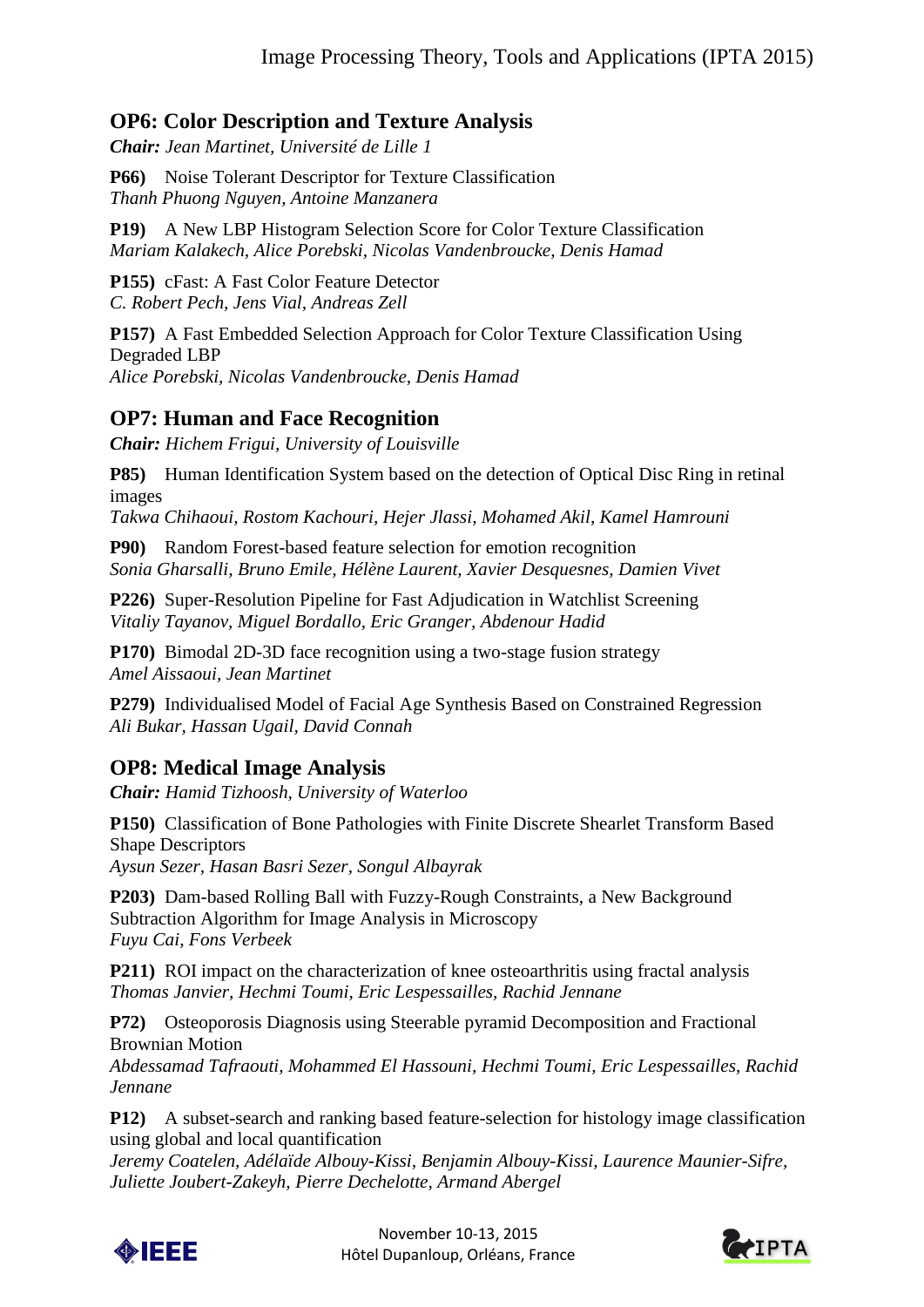**P255)** The Use of Dual-Energy X-ray Absorptiometry Images to evaluate the risk of bone Fracture

*Awad Bettamer, Ahmad Almhdie-Imjabber, Ridha Hambli, Samir Allaoui, Mussa Mahmud, Rachid Jennane*

#### **Thursday, November 12th, 2015**

**Plenary Talk:** *Patterns and disorder in chaos: A nonlinear approach to* 

*improve image analysis Odemir M. Bruno, University of São Paulo, Institute of Mathematics and Computer Sciences São Paulo, Brazil*

*Chair: Antoine Manzanera, ParisTech*

## **Special Session 3: Medical Image Analysis, Security and Communication I**

*Chair: Jean-Marie Moureaux, Khalifa Djemal, William Puech*

**P219)** Advanced Sensor Noise Analysis for CT-Scanner Identification from its 3D Images *Anas Kharboutly, William Puech, Gérard Subsol, Denis Hoa*

**P218)** Significant Point Characterization in Fundus Images *Sandra Morales, Valery Naranjo, Adrián Colomer, Mariano Alcañiz*

**P271)** Accelerated Mutual Entropy Maximization for Biomedical Image Registration *I. Sitdikov, F. Guryanov, A. S. Krylov*

**P67)** Using Artificial Immune Algorithm for Fast Convergence of Multi-Layer Perceptron in Breast Cancer Diagnosis Application *Rima Daoudi, Khalifa Djemal, Abdelkader Benyettou*

**P130)** Multicriteria 3D PET image segmentation *Francisco Alvarez Padilla, Eloïse Grossiord, Barbara Romaniuk, Benoît Naegel, Camille Kurtz, Hugues Talbot, Laurent Najman, Romain Guillemot, Dimitri Papathanassiou, Nicolas Passat*

## **OP9: Video Description**

*Chair: Azeddine Beghdadi, University of Paris 13* 

**P98)** Coarse Localization Using Space-Time and Semantic-Context Representations of Geo-Referenced Video Sequences *Jassem Mansouri, Bassem Saddik, Thierry Chateau, Sami Gazzah*

**P263)** Detection of Line Scratch Using Energy Regularity of Spatio-Temporal Video Cube *Rupesh Kumar, Sumana Gupta, K Venkatesh,*

**P251)** Identification of Cardio-Pulmonary Resuscitation (CPR) Scenes in Medical Simulation Videos Using Spatio-temporal Gradient Orientations *Anju Panicker Madhusoodhanan Sathik, Hichem Frigui, Aaron Calhoun*

**P153)** Geometric transforms and reference picture list optimization for efficient disparity compensation *Ricardo Monteiro, Nuno Rodrigues, Sérgio Faria*



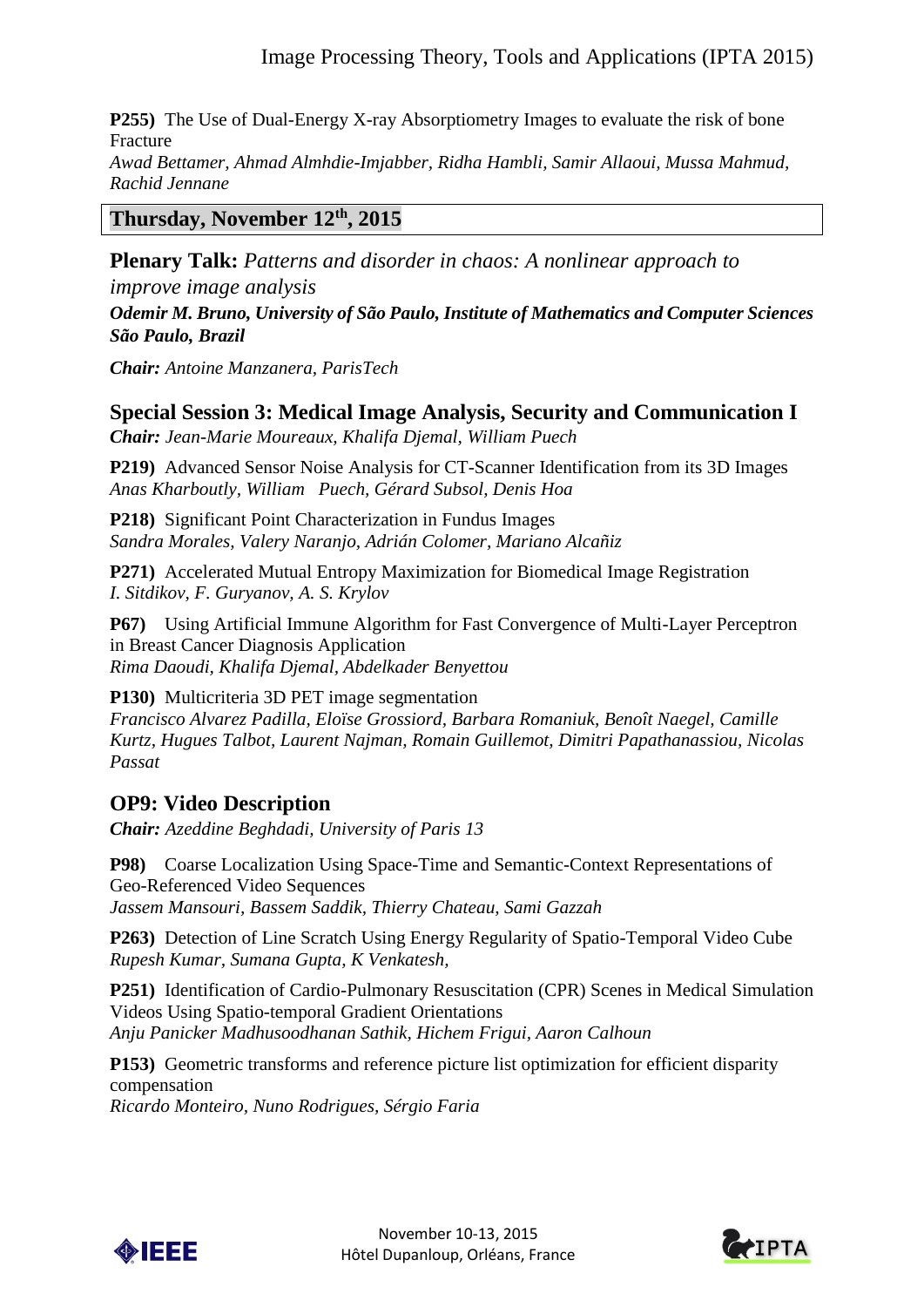## **OP10: Image Registration and 3D Analysis**

*Chair: Charles Yaacoub, Holy Spirit University of Kaslik (USEK)*

**P233)** Automated Heart Rate Estimation in Fish Embryo *Elodie Puybareau, Hugues Talbot, Marc Léonard*

**P254)** Non-Rigid Registration of Magnetic Resonance Imaging of Brain. *Clément Chesseboeuf, Hermine Biermé, Julien Dambrine, Carole Guillevin, Rémy Guillevin*

**P162)** A New Curves-based Method for Adaptive Multimodal Registration *Chafik Samir, Antoine Sarbinowski, Samir Khoualed, Sebastian Kurtek*

**P89)** Sphere Recognition for Foams Composite Materials Images *Amaury Walbron, Denis Rochais, Sylvain Chupin, Maïtine Bergounioux, Romain Abraham*

**P189)** Silhouette-based 3D Model for Zebrafish High-throughput Imaging *Yuanhao Guo, Wouter Veneman, Herman Spaink, Fons Verbeek*

**P15)** Correction of RF Inhomogeneities for High Throughput Water and Fat Quantification by MRI *Julien Picaud, Guylaine Collewet, Jérôme Idier*

## **Special Session 4: Medical Image Analysis, Security and Communication II**

*Chair: Jean-Marie Moureaux, Khalifa Djemal, William Puech*

**P182)** Cervical vertebral corner detection using Haar-like features and modified Hough Forest

*S M Masudur Rahman Al Arif, Muhammad Asad, Karen Knapp, Michael Gundry, Greg Slabaugh*

**P228)** Hidden Biometric Identification/Authentication based on Phalanx Selection from Hand X-Ray Images with Safety considerations *Yeihya Kabbara, Amine Nait-Ali, Ahmad Shahin, Mohamad Khalil*

**P207)** Retinal vessel inpainting using Recursive Least Square Dictionary Learning Algorithm *Adrián Colomer, Valery Naranjo, Kjersti Engan, Karl Skretting*

**P235)** Segmentation of left ventricle on MRI sequences for blood flow cancelation in Thermotherapy

*Samah Bouzidi, Aurélie Emilien, Bruno Quesson, Chokri Ben Amar, Jenny Benois Pineau, Pascal Desbarats*

**P258)** Influence of ultrasound despeckling on the liver fibrosis classification *Alexander Khvostikov, Andrey Krylov, Julius Kamalov, Alina Megroyan*

**P278)** Comparing Endoscopic Imaging Configurations in Computer-Aided Celiac Disease Diagnosis

*Michael Gadermayr, Hubert Kogler, Andreas Uhl, Andreas Vécsei*

## **OP11: Image Reconstruction and Video Enhancement**

*Chair: Natasa Sladoje, Upsala University*

**P246)** Blur kernel estimation via salient edges and nonlocal regularization *Suil Son, Suk Yoo*

**P257)** Multispectral Demosaicing using Intensity-based Spectral Correlation *Sofiane Mihoubi, Olivier Losson, Benjamin Mathon, Ludovic Macaire*



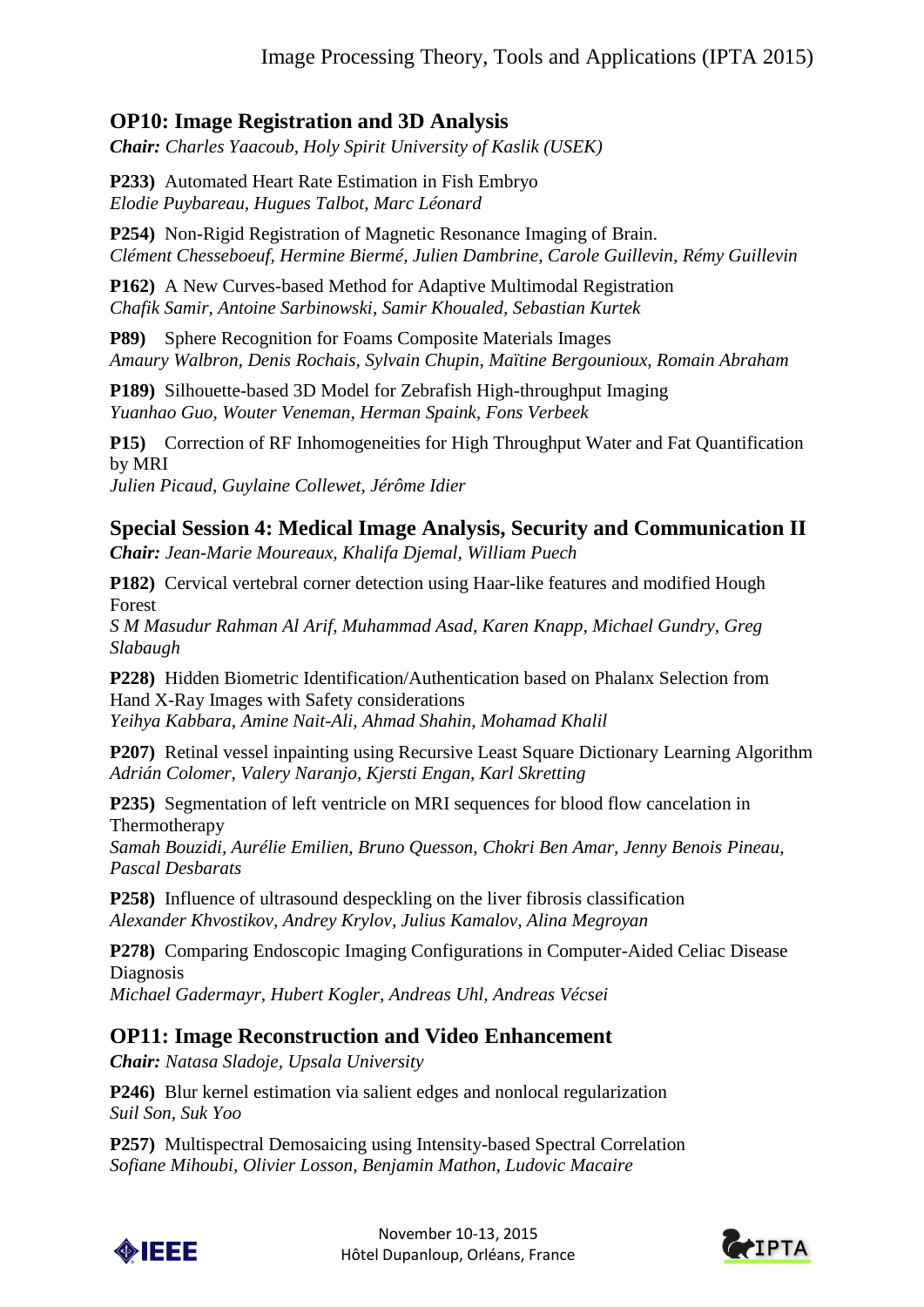**P163)** Improving BM3D on Non-Stationary Gaussian Models for Real Image Noise *Ibrahim Halfaoui, Onay Urfalioglu*

**P260)** Shape Restoration for Robust Tangent Principal Component Analysis *Michel Abboud, Abdesslam Benzinou, Kamal Nasreddine, Moustapha Jazar*

**P243)** On Compressed Sensing Image Reconstruction using Multichannel Fusion and Adaptive Filtering *Sheikh Rafiul Islam, Santi Maity, Ajoy Ray*

#### **OP12: Image Compression and Coding**

*Chair: Abdelhani Boukrouche, University of Guelma*

**P247)** Comparison of JPEG's competitors for document images *Mostafa Darwiche, The-Anh Pham, Mathieu Delalandre*

**P256)** Data Formats for High Efficiency Coding of Lytro-Illum Light Fields *Alexandre Vieira, Helder Duarte, Cristian Perra, Luis Tavora, Pedro Assuncao\** 

**P282)** An Image Compression Algorithm using Reordered Wavelet Coefficients with Compressive Sensing *Mohammad Ali Qureshi, Mohamed Deriche, Azeddine Beghdadi*

**P184)** Improved Transform Skip Mode for HEVC Screen Content Coding *Jiun-Yu Kao, Maryam Azimi Hashemi, Xiaoyu Xiu, Yan Ye, Yuwen He, Jie Dong*

#### **Friday, November 13th, 2015**

**Plenary Talk:** *Quantitative Bioimage Analysis: from cell to numbers Jean-Christophe Olivo-Marin, Bioimage analysis unit, Institut Pasteur, Paris, France*

*Chair: Christophe Fiorio, University of Montpellier*

## **Special Session 5: Perceptually Driven Visual Information Analysis**

*Chair: Chaker Larabi, Mohammed El Hassouni, Frédéric Morain-Nicolier*

**P253)** Reprojection error as a new metric to detect assembly/disassembly maintenance tasks *Alia Rukubayihunga, Jean-Yves Didier, Samir Otmane*

**P283)** An Information based Framework for performance evaluation of image enhancement methods

*Mohammad Ali Qureshi, Mohamed Deriche, Azeddine Beghdadi*

**P148)** Adaptive Cost Aggregation Table on Conditional Random Fields for Intelligent Vehicles

*JeongMok Ha, JeaYoung Jeon, Sung Yong Jo, Hong Jeong*

**P144)** Automatic Object Segmentation Using Perceptual Grouping of Regions with Contextual Constraints

*Mohsen Zand, Shyamala Doraisamy, Alfian Abdul Halin, Mas Rina Mustaffa*

**P117)** Iterative Tone Mapping of High Dynamic Range Images Based on Structural Fidelity Measure

*Charles Yaacoub, Petra Bilane, Cendrella Yaghi, Christine Bou-Rizk*